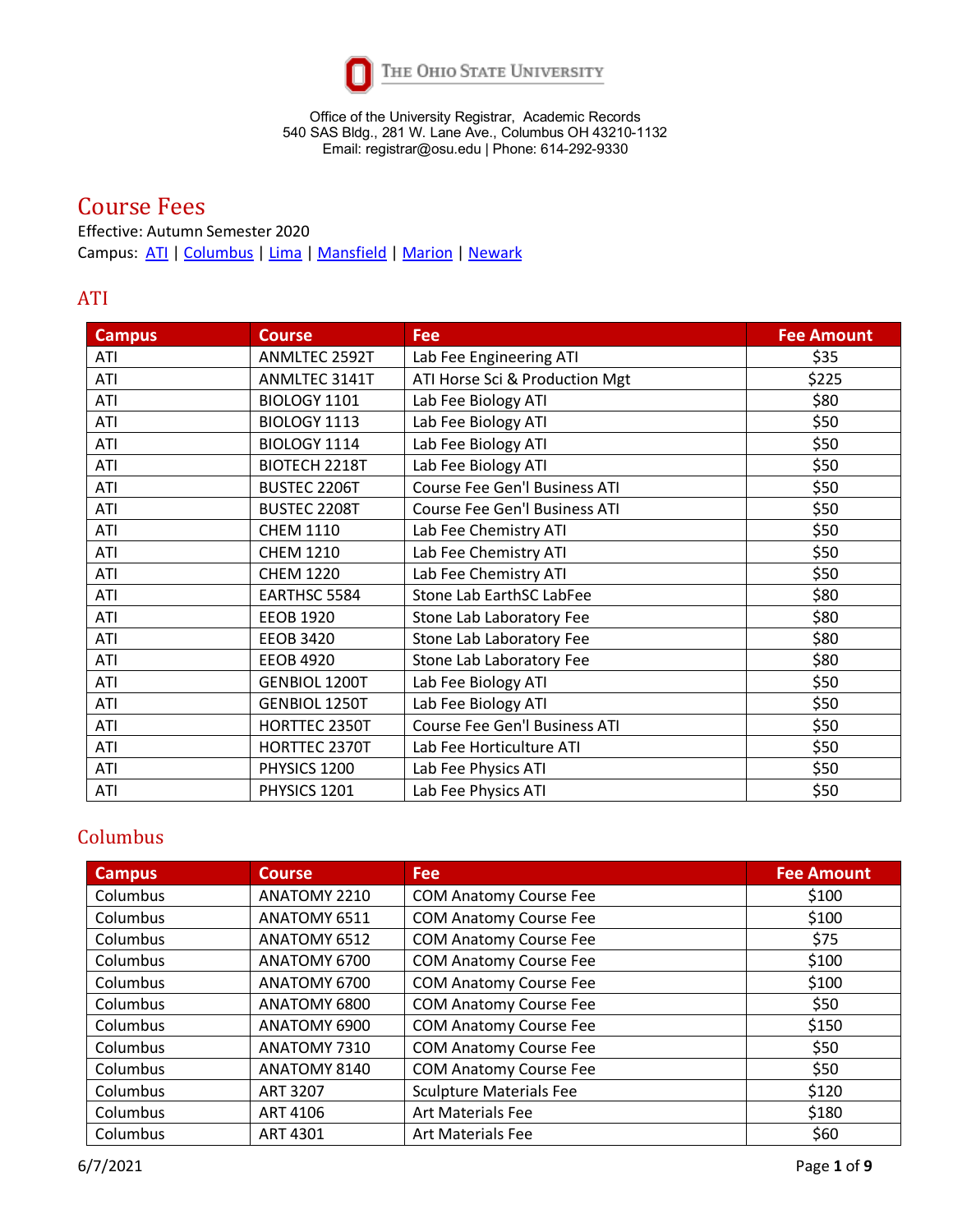

| <b>Campus</b> | <b>Course</b>         | <b>Fee</b>                       | <b>Fee Amount</b> |
|---------------|-----------------------|----------------------------------|-------------------|
| Columbus      | <b>ART 4902</b>       | <b>Ceramics Materials Fee</b>    | \$120             |
| Columbus      | ART 5193.50           | Photography Materials Fee        | \$120             |
| Columbus      | ART 5193.70           | <b>Sculpture Materials Fee</b>   | \$120             |
| Columbus      | ART 5194.70           | <b>Sculpture Materials Fee</b>   | \$120             |
| Columbus      | <b>ART 5202</b>       | Art Materials Fee                | \$90              |
| Columbus      | <b>ART 5202</b>       | <b>Art Materials Fee</b>         | \$180             |
| Columbus      | <b>ART 5302</b>       | Art Materials Fee                | \$120             |
| Columbus      | <b>ART 5335</b>       | Digital Media Materials Fee      | \$120             |
| Columbus      | <b>ART 5558</b>       | <b>Art Materials Fee</b>         | \$120             |
| Columbus      | <b>ART 5995</b>       | <b>Printmaking Materials Fee</b> | \$120             |
| Columbus      | ART 6692              | <b>Art Materials Fee</b>         | \$120             |
| Columbus      | ART 6693              | <b>Art Materials Fee</b>         | \$120             |
| Columbus      | ART 6695              | Art Materials Fee                | \$120             |
| Columbus      | ART 6696              | <b>Art Materials Fee</b>         | \$120             |
| Columbus      | ART 6697              | Art Materials Fee                | \$120             |
| Columbus      | <b>ART 7792</b>       | <b>Art Materials Fee</b>         | \$180             |
| Columbus      | ART 7793              | <b>Art Materials Fee</b>         | \$240             |
| Columbus      | <b>ART 7795</b>       | <b>Art Materials Fee</b>         | \$120             |
| Columbus      | <b>ART 7796</b>       | <b>Art Materials Fee</b>         | \$120             |
| Columbus      | <b>ART 7797</b>       | Art Materials Fee                | \$120             |
| Columbus      | ART 8893              | <b>Art Materials Fee</b>         | \$240             |
| Columbus      | ART 8895              | <b>Art Materials Fee</b>         | \$120             |
| Columbus      | <b>ART 8896</b>       | <b>Art Materials Fee</b>         | \$120             |
| Columbus      | <b>ART 8897</b>       | <b>Art Materials Fee</b>         | \$120             |
| Columbus      | AVIATN 2101           | Airport class fee                | \$7,000           |
| Columbus      | <b>AVIATN 2101.01</b> | Airport class fee                | \$1,000           |
| Columbus      | <b>AVIATN 2101.02</b> | Airport class fee                | \$1,000           |
| Columbus      | AVIATN 2102           | Airport class fee                | \$7,500           |
| Columbus      | <b>AVIATN 2102.01</b> | Airport class fee                | \$1,000           |
| Columbus      | <b>AVIATN 2102.02</b> | Airport class fee                | \$1,000           |
| Columbus      | <b>AVIATN 2102.03</b> | Airport class fee                | \$1,000           |
| Columbus      | <b>AVIATN 2102.04</b> | Airport class fee                | \$1,000           |
| Columbus      | AVIATN 2501           | Airport class fee                | \$8,000           |
| Columbus      | <b>AVIATN 2501.01</b> | Airport class fee                | \$1,000           |
| Columbus      | <b>AVIATN 2501.02</b> | Airport class fee                | \$1,000           |
| Columbus      | <b>AVIATN 2501.03</b> | Airport class fee                | \$1,000           |
| Columbus      | <b>AVIATN 2501.04</b> | Airport class fee                | \$1,000           |
| Columbus      | <b>AVIATN 2501.05</b> | Airport class fee                | \$1,000           |
| Columbus      | AVIATN 3101           | Airport class fee                | \$9,700           |
| Columbus      | <b>AVIATN 3101.01</b> | Airport class fee                | \$1,000           |
| Columbus      | <b>AVIATN 3101.02</b> | Airport class fee                | \$1,000           |
| Columbus      | <b>AVIATN 3101.03</b> | Airport class fee                | \$1,000           |
| Columbus      | AVIATN 4101           | Airport class fee                | \$15,000          |
| Columbus      | <b>AVIATN 4101.01</b> | Airport class fee                | \$1,000           |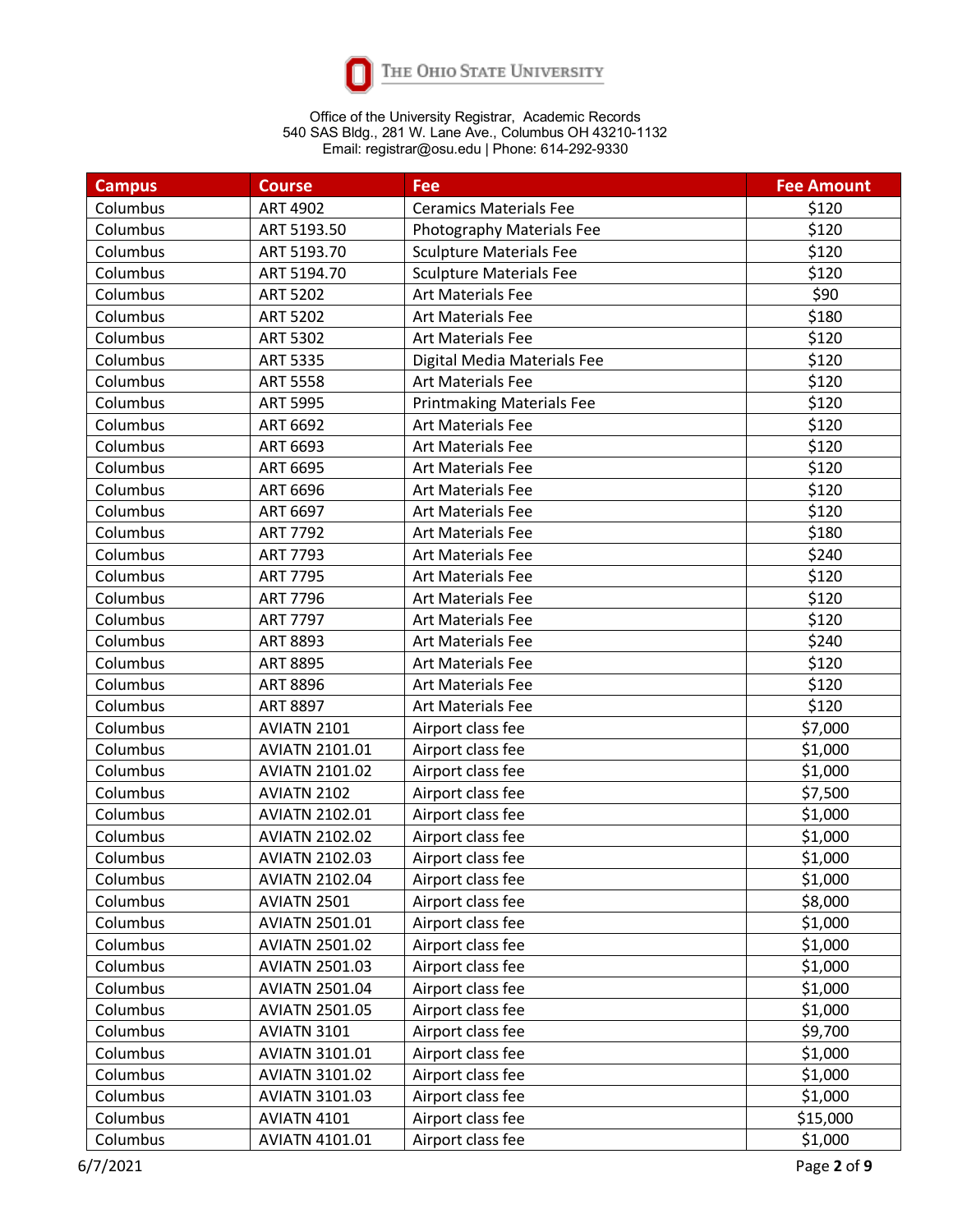

| <b>Campus</b> | <b>Course</b>         | Fee                                            | <b>Fee Amount</b> |
|---------------|-----------------------|------------------------------------------------|-------------------|
| Columbus      | <b>AVIATN 4101.02</b> | Airport class fee                              | \$1,000           |
| Columbus      | AVIATN 4301           | Airport class fee                              | \$6,000           |
| Columbus      | AVIATN 5101           | Airport class fee                              | \$7,000           |
| Columbus      | <b>AVIATN 5101.01</b> | Airport class fee                              | \$1,000           |
| Columbus      | <b>AVIATN 5101.02</b> | Airport class fee                              | \$1,000           |
| Columbus      | <b>AVIATN 5101.03</b> | Airport class fee                              | \$1,000           |
| Columbus      | <b>AVIATN 5101.04</b> | Airport class fee                              | \$1,000           |
| Columbus      | <b>AVIATN 5101.06</b> | Airport class fee                              | \$1,000           |
| Columbus      | AVIATN 5102           | Airport class fee                              | \$6,500           |
| Columbus      | AVIATN 5201           | Airport class fee                              | \$3,000           |
| Columbus      | BIOCHEM 5621          | Bio Chem Lab Fee                               | \$84              |
| Columbus      | BIOCHEM 5621          | <b>Biology Lab Fee</b>                         | \$84              |
| Columbus      | BIOCHEM 6706          | Bio Chem Lab Fee                               | \$84              |
| Columbus      | BIOLOGY 1101          | <b>Biology Lab Fee</b>                         | \$134             |
| Columbus      | BIOLOGY 1101E         | <b>Columbus Biological Sciences Laboratory</b> | \$134             |
| Columbus      | BIOLOGY 1113          | Bio Chem Lab Fee                               | \$150             |
| Columbus      | BIOLOGY 1113          | <b>Biology Lab Fee</b>                         | \$150             |
| Columbus      | BIOLOGY 1113H         | Bio Chem Lab Fee                               | \$150             |
| Columbus      | BIOLOGY 1113H         | <b>Biology Lab Fee</b>                         | \$150             |
| Columbus      | BIOLOGY 1114          | <b>Biology Lab Fee</b>                         | \$134             |
| Columbus      | BIOLOGY 1114H         | <b>Biology Lab Fee</b>                         | \$134             |
| Columbus      | BIOLOGY 2100          | Bio Chem Lab Fee                               | \$150             |
| Columbus      | <b>CHEM 1110</b>      | Laboratory Fee--Chemistry                      | \$225             |
| Columbus      | <b>CHEM 1210</b>      | Laboratory Fee--Chemistry                      | \$225             |
| Columbus      | <b>CHEM 1220</b>      | Laboratory Fee--Chemistry                      | \$225             |
| Columbus      | <b>CHEM 1250</b>      | Laboratory Fee--Chemistry                      | \$225             |
| Columbus      | <b>CHEM 1610</b>      | Laboratory Fee--Chemistry                      | \$225             |
| Columbus      | <b>CHEM 1620</b>      | Laboratory Fee--Chemistry                      | \$225             |
| Columbus      | <b>CHEM 1910H</b>     | Laboratory Fee--Chemistry                      | \$225             |
| Columbus      | <b>CHEM 1920H</b>     | Laboratory Fee--Chemistry                      | \$225             |
| Columbus      | <b>CHEM 2210</b>      | Laboratory Fee--Chemistry                      | \$225             |
| Columbus      | <b>CHEM 2210H</b>     | Laboratory Fee--Chemistry                      | \$225             |
| Columbus      | <b>CHEM 2540</b>      | Laboratory Fee--Chemistry                      | \$225             |
| Columbus      | <b>CHEM 2550</b>      | Laboratory Fee--Chemistry                      | \$225             |
| Columbus      | <b>CHEM 2940H</b>     | Laboratory Fee--Chemistry                      | \$225             |
| Columbus      | <b>CHEM 2950H</b>     | Laboratory Fee--Chemistry                      | \$225             |
| Columbus      | <b>CHEM 4410</b>      | Laboratory Fee--Chemistry                      | \$225             |
| Columbus      | <b>CHEM 4550</b>      | Laboratory Fee--Chemistry                      | \$225             |
| Columbus      | <b>CHEM 4880</b>      | Laboratory Fee--Chemistry                      | \$225             |
| Columbus      | <b>CHEM 7480</b>      | Laboratory Fee--Chemistry                      | \$225             |
| Columbus      | <b>EDUTL 1001</b>     | American Language Program Fee                  | \$8,185           |
| Columbus      | <b>EDUTL 1002</b>     | American Language Program Fee                  | \$8,185           |
| Columbus      | <b>EDUTL 1003</b>     | American Language Program Fee                  | \$8,185           |
| Columbus      | <b>EDUTL 1004</b>     | American Language Program Fee                  | \$8,185           |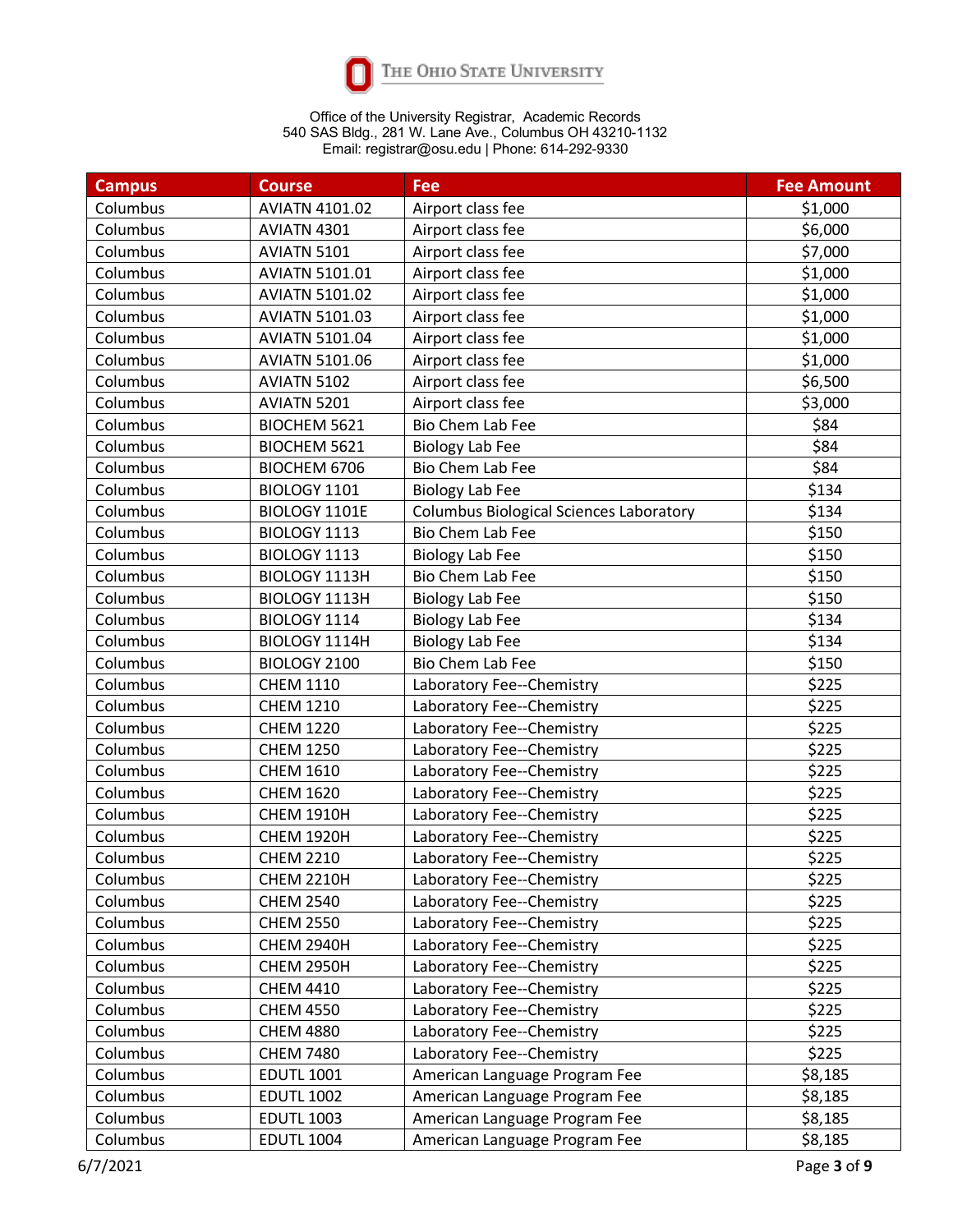

| <b>Campus</b> | <b>Course</b>      | Fee                                   | <b>Fee Amount</b>  |
|---------------|--------------------|---------------------------------------|--------------------|
| Columbus      | <b>EDUTL 1005</b>  | American Language Program Fee         | \$8,185            |
| Columbus      | <b>EDUTL 1006</b>  | American Language Program Fee         | \$8,185            |
| Columbus      | <b>EDUTL 1007</b>  | American Language Program Fee         | \$8,185            |
| Columbus      | <b>EDUTL 1010</b>  | American Language Program Fee         | \$8,185            |
| Columbus      | <b>EEOB 7210</b>   | Bio Chem Lab Fee                      | \$20               |
| Columbus      | <b>EEOB 7310</b>   | <b>Bio Chem Lab Fee</b>               | \$60               |
| Columbus      | <b>KNSFHP 1102</b> | <b>EHE First Aid and CPR Lab Fee</b>  | \$20               |
| Columbus      | KNSFHP 1143.02     | <b>EHE Sport Fitness Hlth Crse Fe</b> | \$10               |
| Columbus      | <b>KNSFHP 1151</b> | <b>EHE Sport Fitness Hlth Crse Fe</b> | \$10               |
| Columbus      | KNSFHP 1154.02     | EHE Sport Fitness Hlth Crse Fe        | \$10               |
| Columbus      | KNSFHP 1164.01     | EHE Sport Fitness Hlth Crse Fe        | \$10               |
| Columbus      | KNSFHP 1164.02     | EHE Sport Fitness Hlth Crse Fe        | \$10               |
| Columbus      | KNSFHP 1169.01     | EHE Sport Fitness Hlth Crse Fe        | \$10               |
| Columbus      | KNSFHP 1169.03     | EHE Sport Fitness Hlth Crse Fe        | \$10               |
| Columbus      | KNSFHP 1169.05     | EHE Sport Fitness Hlth Crse Fe        | \$10               |
| Columbus      | KNSFHP 1169.08     | EHE Sport Fitness Hlth Crse Fe        | \$10               |
| Columbus      | KNSFHP 1169.10     | EHE Sport Fitness Hlth Crse Fe        | \$10               |
| Columbus      | KNSFHP 1170.02     | <b>EHE Sport Fitness Hlth Crse Fe</b> | \$10               |
| Columbus      | KNSFHP 1171.01     | EHE Sport Fitness Hlth Crse Fe        | \$10               |
| Columbus      | KNSFHP 1171.02     | EHE Sport Fitness Hlth Crse Fe        | \$10               |
| Columbus      | KNSFHP 1175.02     | EHE Sport Fitness Hlth Crse Fe        | \$10               |
| Columbus      | KNSFHP 1182.01     | EHE Sport Fitness Hlth Crse Fe        | \$10               |
| Columbus      | KNSFHP 1182.02     | EHE Sport Fitness Hlth Crse Fe        | \$10               |
| Columbus      | KNSFHP 1185.02     | EHE Sport Fitness Hlth Crse Fe        | \$10               |
| Columbus      | KNSFHP 1188.02     | EHE Sport Fitness Hlth Crse Fe        | \$10               |
| Columbus      | KNSFHP 1195.03     | EHE Sport Fitness Hlth Crse Fe        | \$10               |
| Columbus      | <b>MOLGEN 1101</b> | <b>Bio Chem Lab Fee</b>               | \$90               |
| Columbus      | MOLGEN 5643        | Bio Chem Lab Fee                      | \$60               |
| Columbus      | MUSIC 1101.01      | School of Music Program Fee           | \$60               |
| Columbus      | MUSIC 1101.02      | School of Music Program Fee           | \$60               |
| Columbus      | MUSIC 1101.35      | School of Music Program Fee           | \$60               |
| Columbus      | MUSIC 1101.41      | School of Music Program Fee           | \$60               |
| Columbus      | MUSIC 2216.11      | School of Music Program Fee           | \$112 <sup>1</sup> |
| Columbus      | MUSIC 2216.12      | School of Music Program Fee           | $$112^1$           |
| Columbus      | MUSIC 2216.21      | School of Music Program Fee           | \$112 <sup>1</sup> |
| Columbus      | MUSIC 2216.31      | School of Music Program Fee           | \$112 <sup>1</sup> |
| Columbus      | MUSIC 2216.32      | School of Music Program Fee           | $$112^1$           |
| Columbus      | MUSIC 2216.34      | School of Music Program Fee           | $$112^1$           |
| Columbus      | MUSIC 2216.36      | School of Music Program Fee           | \$112 <sup>1</sup> |
| Columbus      | MUSIC 2216.37      | School of Music Program Fee           | $$112^1$           |
| Columbus      | MUSIC 2216.41      | School of Music Program Fee           | \$112 <sup>1</sup> |
| Columbus      | MUSIC 2216.42      | School of Music Program Fee           | \$112 <sup>1</sup> |
| Columbus      | MUSIC 2216.43      | School of Music Program Fee           | \$112 <sup>1</sup> |
| Columbus      | MUSIC 2216.44      | School of Music Program Fee           | $$112^1$           |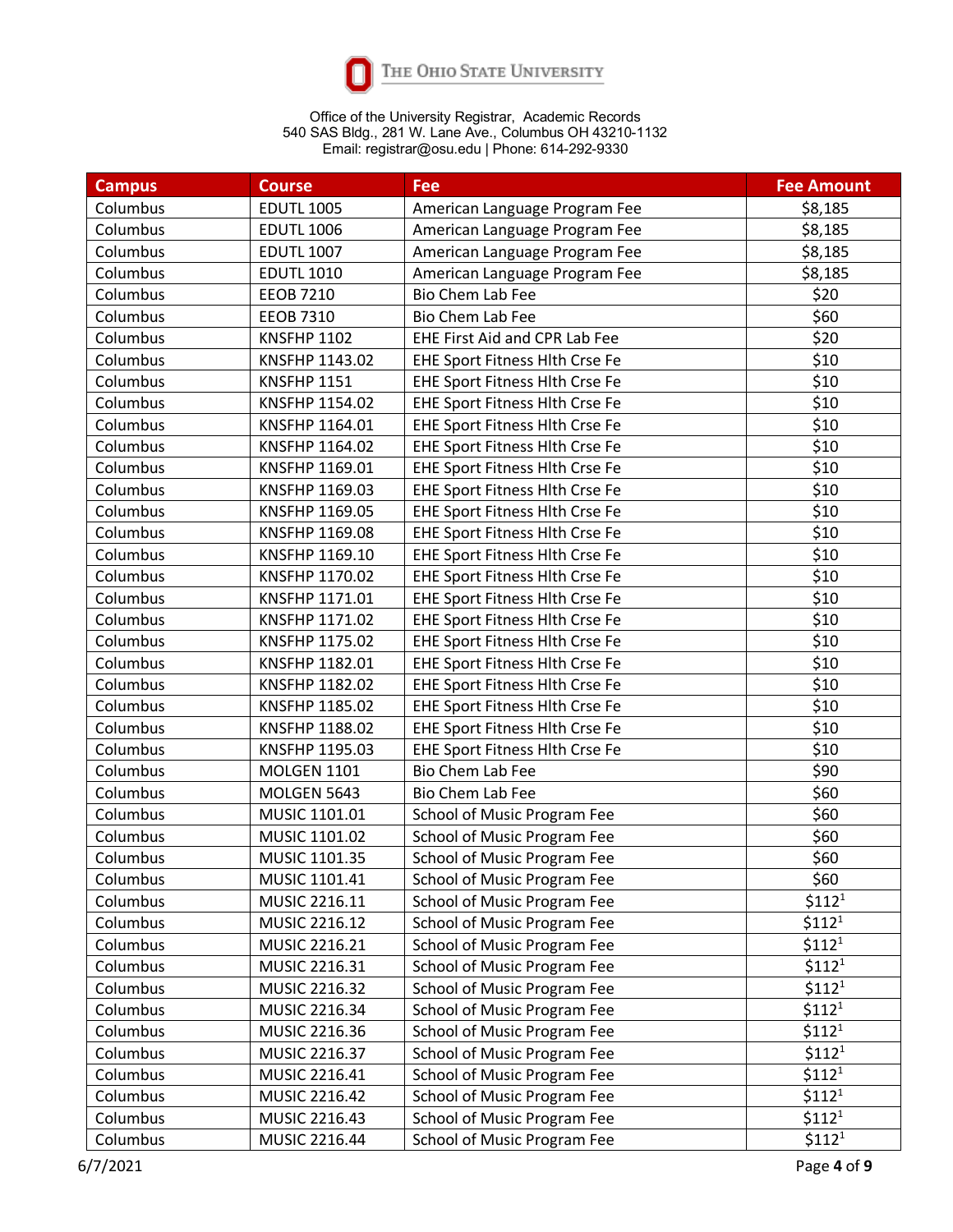

| <b>Campus</b> | <b>Course</b> | <b>Fee</b>                    | <b>Fee Amount</b>  |
|---------------|---------------|-------------------------------|--------------------|
| Columbus      | MUSIC 2216.45 | School of Music Program Fee   | \$112 <sup>1</sup> |
| Columbus      | MUSIC 2216.46 | School of Music Program Fee   | \$112 <sup>1</sup> |
| Columbus      | MUSIC 2216.47 | School of Music Program Fee   | \$112 <sup>1</sup> |
| Columbus      | MUSIC 2216.51 | School of Music Program Fee   | \$112 <sup>1</sup> |
| Columbus      | MUSIC 2216.52 | School of Music Program Fee   | \$112 <sup>1</sup> |
| Columbus      | MUSIC 2216.53 | School of Music Program Fee   | \$112 <sup>1</sup> |
| Columbus      | MUSIC 2216.54 | School of Music Program Fee   | \$112 <sup>1</sup> |
| Columbus      | MUSIC 2216.55 | School of Music Program Fee   | \$112 <sup>1</sup> |
| Columbus      | MUSIC 2216.56 | School of Music Program Fee   | \$112 <sup>1</sup> |
| Columbus      | MUSIC 2216.57 | School of Music Program Fee   | \$112 <sup>1</sup> |
| Columbus      | MUSIC 2216.71 | School of Music Program Fee   | \$112 <sup>1</sup> |
| Columbus      | MUSIC 2216.72 | School of Music Program Fee   | \$112 <sup>1</sup> |
| Columbus      | MUSIC 2216.91 | School of Music Program Fee   | \$112 <sup>1</sup> |
| Columbus      | OCCTHER 6110  | Occup Ther Initial Course Fee | \$375              |
| Columbus      | PHYSICS 1200  | Laboratory Fee--Physics       | \$300              |
| Columbus      | PHYSICS 1201  | Laboratory Fee--Physics       | \$300              |
| Columbus      | PHYSICS 1210  | Laboratory Fee--Physics       | \$75               |
| Columbus      | PHYSICS 1211  | Laboratory Fee--Physics       | \$75               |
| Columbus      | PHYSICS 1240  | Laboratory Fee--Physics       | \$75               |
| Columbus      | PHYSICS 1241  | Laboratory Fee--Physics       | \$75               |
| Columbus      | PHYSICS 1250  | Laboratory Fee--Physics       | \$300              |
| Columbus      | PHYSICS 1250H | Laboratory Fee--Physics       | \$300              |
| Columbus      | PHYSICS 1251  | Laboratory Fee--Physics       | \$300              |
| Columbus      | PHYSICS 1251H | Laboratory Fee--Physics       | \$300              |
| Columbus      | PHYSICS 1260  | Laboratory Fee--Physics       | \$300              |
| Columbus      | PHYSICS 1261  | Laboratory Fee--Physics       | \$300              |
| Columbus      | PHYSTHR 6021  | Phys Ther Initial Course Fee  | \$500              |
| Columbus      | SOCWORK 4189  | <b>Field Fee</b>              | \$94.50            |
| Columbus      | SOCWORK 6189  | <b>Field Fee</b>              | \$94.50            |
| Columbus      | SOCWORK 7189  | <b>Field Fee</b>              | \$94.50            |

<span id="page-4-0"></span>1 :Amount per credit hour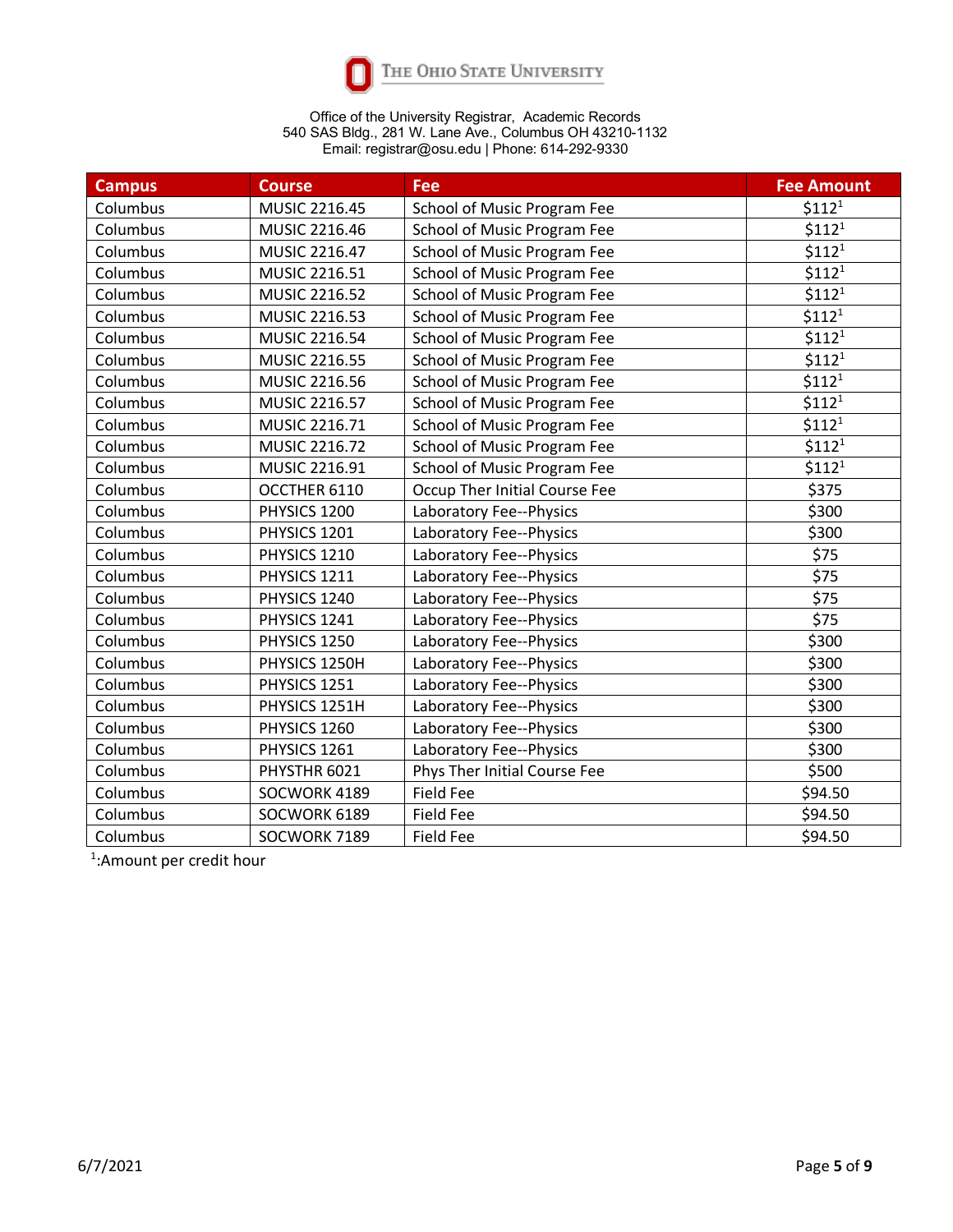

### Lima

<span id="page-5-0"></span>

| <b>Campus</b> | <b>Course</b>     | Fee                     | <b>Fee Amount</b> |
|---------------|-------------------|-------------------------|-------------------|
| Lima          | <b>ART 2504</b>   | Art Materials Fee LMA   | \$25              |
| Lima          | BIOLOGY 1101      | Lab Fee Biology LMA     | \$80              |
| Lima          | BIOLOGY 1113      | Lab Fee Biology LMA     | \$30              |
| Lima          | BIOLOGY 1114      | Lab Fee Biology LMA     | \$30              |
| Lima          | <b>CHEM 1110</b>  | Lab Fee Chemistry LMA   | \$100             |
| Lima          | <b>CHEM 1210</b>  | Lab Fee Chemistry LMA   | \$125             |
| Lima          | <b>CHEM 1220</b>  | Lab Fee Chemistry LMA   | \$125             |
| Lima          | <b>CHEM 1250</b>  | Lab Fee Chemistry LMA   | \$50              |
| Lima          | <b>CHEM 2510</b>  | Lab Fee Chemistry LMA   | \$50              |
| Lima          | <b>CHEM 2540</b>  | Lab Fee Chemistry LMA   | \$100             |
| Lima          | <b>CHEM 2550</b>  | Lab Fee Chemistry LMA   | \$100             |
| Lima          | <b>CHEM 2610</b>  | Lab Fee Chemistry LMA   | \$50              |
| Lima          | <b>CHEM 2620</b>  | Lab Fee Chemistry LMA   | \$50              |
| Lima          | <b>CHEM 2920H</b> | Lab Fee Chemistry LMA   | \$50              |
| Lima          | <b>CHEM 2940H</b> | Lab Fee Chemistry LMA   | \$50              |
| Lima          | <b>CHEM 2950H</b> | Lab Fee Chemistry LMA   | \$50              |
| Lima          | EARTHSC 2122H     | Lab Fee Earth Sci LMA   | \$20              |
| Lima          | EARTHSC 2203      | Lab Fee Earth Sci LMA   | \$20              |
| Lima          | EARTHSC 2206      | Lab Fee Earth Sci LMA   | \$20              |
| Lima          | <b>ECE 2000</b>   | Lab Fee Engineering LMA | \$50              |
| Lima          | <b>ECE 2100</b>   | Lab Fee Engineering LMA | \$50              |
| Lima          | <b>ECE 2300</b>   | Lab Fee Engineering LMA | \$50              |
| Lima          | PHYSICS 1200      | Lab Fee Physics LMA     | \$105             |
| Lima          | PHYSICS 1201      | Lab Fee Physics LMA     | \$105             |
| Lima          | PHYSICS 1250      | Lab Fee Physics LMA     | \$105             |
| Lima          | PHYSICS 1251      | Lab Fee Physics LMA     | \$105             |
| Lima          | SOCWORK 4189      | <b>Field Fee</b>        | \$95              |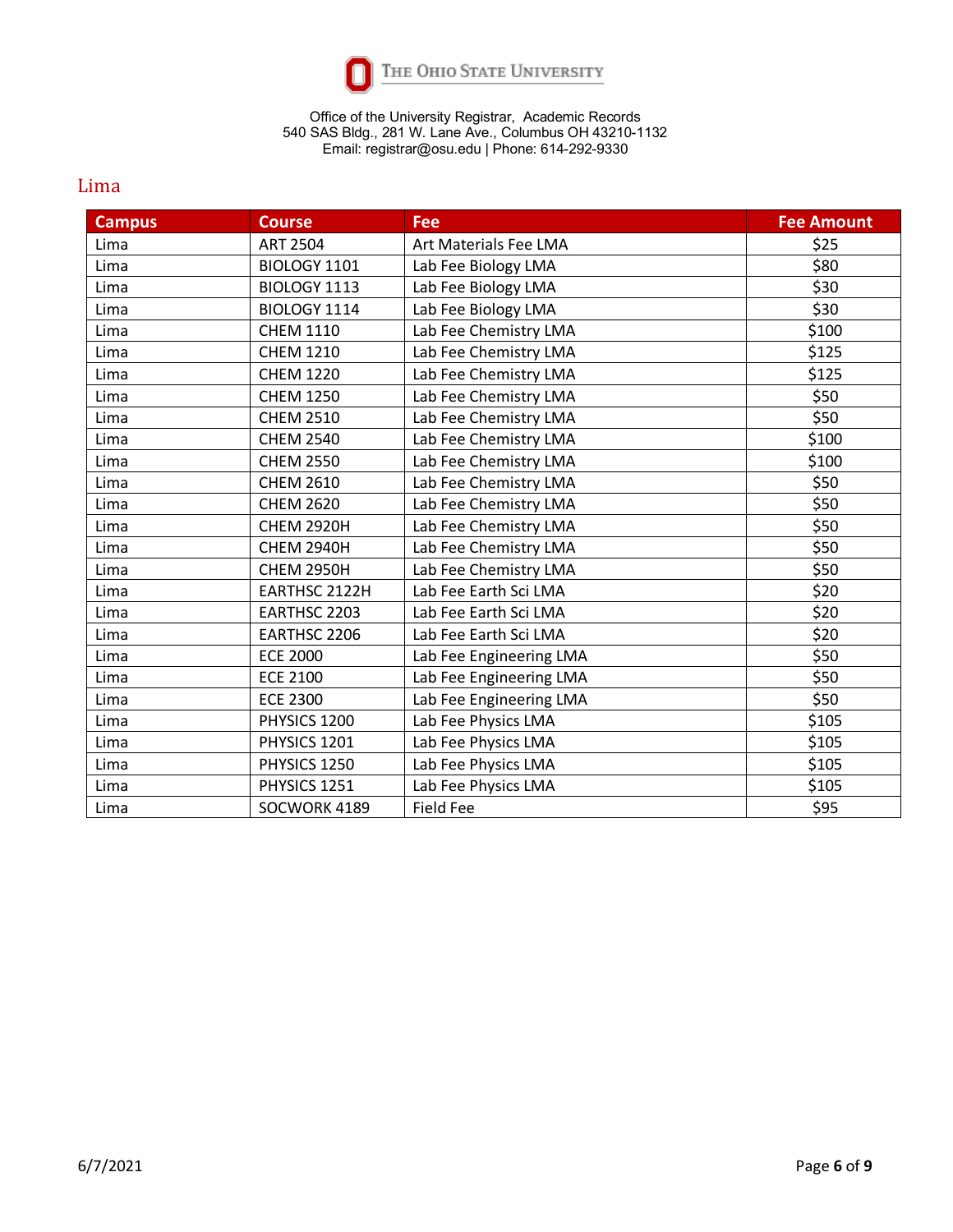

## Mansfield

<span id="page-6-0"></span>

| <b>Campus</b> | <b>Course</b>      | Fee                           | <b>Fee Amount</b> |
|---------------|--------------------|-------------------------------|-------------------|
| Mansfield     | <b>ART 3000</b>    | <b>Art Materials Fee MNS</b>  | \$60              |
| Mansfield     | <b>ART 3004</b>    | <b>Art Materials Fee MNS</b>  | \$25              |
| Mansfield     | BIOLOGY 1101       | Lab Fee Biology MNS           | \$80              |
| Mansfield     | BIOLOGY 1113       | Lab Fee Biology MNS           | \$30              |
| Mansfield     | BIOLOGY 1114       | Lab Fee Biology MNS           | \$30              |
| Mansfield     | <b>CHEM 1110</b>   | Lab Fee Chemistry MNS         | \$100             |
| Mansfield     | <b>CHEM 1210</b>   | Lab Fee Chemistry MNS         | \$125             |
| Mansfield     | <b>CHEM 1220</b>   | Lab Fee Chemistry MNS         | \$125             |
| Mansfield     | <b>CHEM 1250</b>   | Lab Fee Chemistry MNS         | \$50              |
| Mansfield     | <b>CHEM 2510</b>   | Lab Fee Chemistry MNS         | \$50              |
| Mansfield     | <b>CHEM 2510</b>   | Lab Fee Chemistry MNS         | \$50              |
| Mansfield     | <b>CHEM 2610</b>   | Lab Fee Chemistry MNS         | \$50              |
| Mansfield     | <b>CHEM 2620</b>   | Lab Fee Chemistry MNS         | \$50              |
| Mansfield     | <b>CHEM 2920H</b>  | Lab Fee Chemistry MNS         | \$50              |
| Mansfield     | <b>CHEM 2940H</b>  | Lab Fee Chemistry MNS         | \$50              |
| Mansfield     | <b>CHEM 2950H</b>  | Lab Fee Chemistry MNS         | \$50              |
| Mansfield     | EARTHSC 2122H      | Lab Fee Earth Sci MNS         | \$20              |
| Mansfield     | EARTHSC 2203       | Lab Fee Earth Sci MNS         | \$20              |
| Mansfield     | EARTHSC 2206       | Lab Fee Earth Sci MNS         | \$20              |
| Mansfield     | <b>ECE 2000</b>    | Lab Fee Engineering MNS       | \$50              |
| Mansfield     | <b>ECE 2100</b>    | Lab Fee Engineering MNS       | \$50              |
| Mansfield     | <b>ECE 2300</b>    | Lab Fee Engineering MNS       | \$50              |
| Mansfield     | <b>KNSFHP 1102</b> | MNS First Aid and CPR Lab Fee | \$20              |
| Mansfield     | PHYSICS 1200       | Lab Fee Physics MNS           | \$105             |
| Mansfield     | PHYSICS 1250       | Lab Fee Physics MNS           | \$105             |
| Mansfield     | PHYSICS 1251       | Lab Fee Physics MNS           | \$105             |
| Mansfield     | SOCWORK 4189       | <b>Field Fee</b>              | \$95              |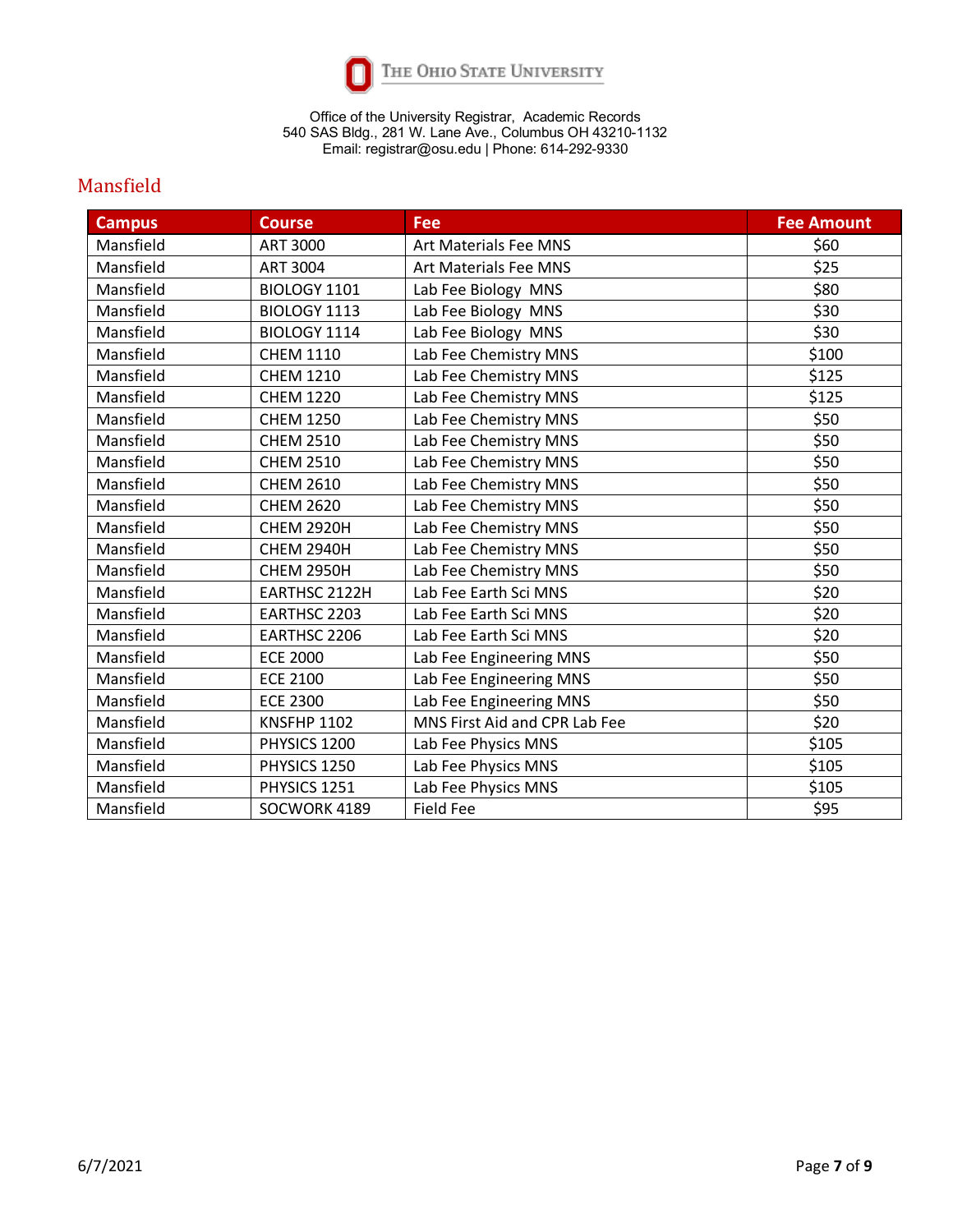

### Marion

<span id="page-7-0"></span>

| <b>Campus</b> | <b>Course</b>      | <b>Fee</b>                          | <b>Fee Amount</b> |
|---------------|--------------------|-------------------------------------|-------------------|
| Marion        | <b>ART 3004</b>    | <b>Art Materials Fee MRN</b>        | \$25              |
| Marion        | BIOLOGY 1101       | Lab fee Biology MRN                 | \$80              |
| Marion        | BIOLOGY 1101E      | Lab fee Biology MRN                 | \$80              |
| Marion        | BIOLOGY 1113       | Lab fee Biology MRN                 | \$30              |
| Marion        | BIOLOGY 1114       | Lab fee Biology MRN                 | \$30              |
| Marion        | <b>CHEM 1110</b>   | Lab Fee Chemistry MRN               | \$100             |
| Marion        | <b>CHEM 1210</b>   | Lab Fee Chemistry MRN               | \$125             |
| Marion        | <b>CHEM 1220</b>   | Lab Fee Chemistry MRN               | \$125             |
| Marion        | <b>CHEM 1250</b>   | Lab Fee Chemistry MRN               | \$50              |
| Marion        | <b>CHEM 2510</b>   | Lab Fee Chemistry MRN               | \$50              |
| Marion        | <b>CHEM 2540</b>   | Lab Fee Chemistry MRN               | \$100             |
| Marion        | <b>CHEM 2550</b>   | Lab Fee Chemistry MRN               | \$100             |
| Marion        | <b>CHEM 2610</b>   | Lab Fee Chemistry MRN               | \$50              |
| Marion        | <b>CHEM 2620</b>   | Lab Fee Chemistry MRN               | \$50              |
| Marion        | <b>CHEM 2920H</b>  | <b>Chemistry Laboratory Fee MRN</b> | \$50              |
| Marion        | <b>CHEM 2940H</b>  | <b>Chemistry Laboratory Fee MRN</b> | \$50              |
| Marion        | <b>CHEM 2950H</b>  | Chemistry Laboratory Fee MRN        | \$50              |
| Marion        | EARTHSC 2122H      | Lab Fee Earth Sci MRN               | \$20              |
| Marion        | EARTHSC 2203       | Lab Fee Earth Sci MRN               | \$20              |
| Marion        | EARTHSC 2206       | Lab Fee Earth Sci MRN               | \$20              |
| Marion        | <b>ECE 2000</b>    | Lab Fee Engineering MRN             | \$50              |
| Marion        | <b>ECE 2100</b>    | Lab Fee Engineering MRN             | \$50              |
| Marion        | <b>ECE 2300</b>    | Lab Fee Engineering MRN             | \$50              |
| Marion        | <b>KNSFHP 1102</b> | MRN First Aid and CPR Lab Fee       | \$20              |
| Marion        | PHYSICS 1200       | Lab Fee Physics MRN                 | \$105             |
| Marion        | PHYSICS 1201       | Lab Fee Physics MRN                 | \$105             |
| Marion        | PHYSICS 1250       | Lab Fee Physics MRN                 | \$105             |
| Marion        | PHYSICS 1251       | Lab Fee Physics MRN                 | \$105             |
| Marion        | SOCWORK 4189       | <b>Field Fee</b>                    | \$95              |